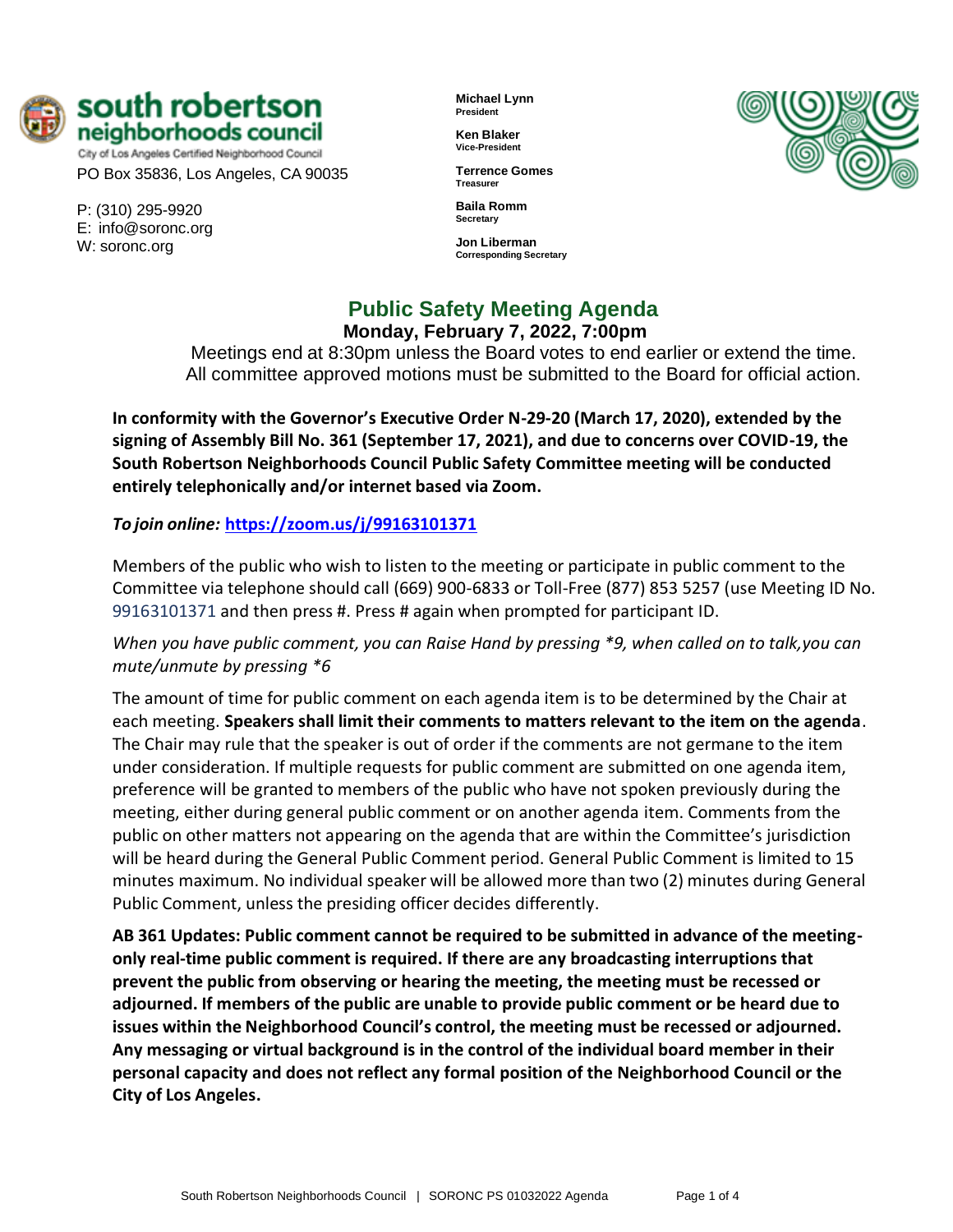**Committee members:** Terrence Gomes, Chair [publicsafetychair@soronc.org](mailto:publicsafetychair@soronc.org) , Baila Romm, Co-Chair [publicsafetychair@soronc.org](mailto:publicsafetychair@soronc.org) , Michael Lynn, Jon Liberman, Laurie Levine, Richard Bloom, Robby Naufal, Jonathan Tessler, Sheina Gilbert, Daniel Braum, Melinda Chuam, Chad Monk, Sophia French, Bill Gross

- 1. **Call to Order & Roll Call**
- 2. **Pledge of Allegiance**
- 3. **General Public Comment** *(time for each speaker to be determined by- 15min divided by # virtual hands raised: max 2 minutes per speaker)*

### 4. **Brief Committee Announcements**

- a. Items for Future Committee Agendas
- b. Other Brief Committee Announcements

## 5. **Community Reports**

- a. LAPD (Ojeda, Baker)
- b. LAFD
	- 1. NTP Updates and possible action on program planning
- c. Office of CD 5
- d. Office of CD 10
- e. Office of City Attorney

#### **Updates**

- 6. Discussion and possible action to have enforcement in La Cienega Heights, Sawyer and Holt, for the posted sign of vehicles prohibited over 6000 pounds.
- 7. Discussion and possible action to partner with LAPD to host a catalytic converter etching event.
- 8. Discussion and possible action to work with the State and Federal Government to create a law and process to have all catalytic converters require a paper trail from repair to scrap. Draft letter.
- 9. Discussion and possible action on out of order pedestrian signal 9000 block of Pico Blvd and how to get the city to activate the signal.
- 10. Discussion and possible action to review recent hit and run pedestrian vs vehicle incidents and review of the High Incident Network and how to get better enforcement to prevent these incidents with our city partners.
- 11. Discussion and possible action on recent fires of vehicles in the SORO area and how to prevent these tragic incidents.

#### **New Business**

12. Discussion and possible action to reschedule the April 4, 2022 Public Safety Meeting due to the CD5 candidate forum.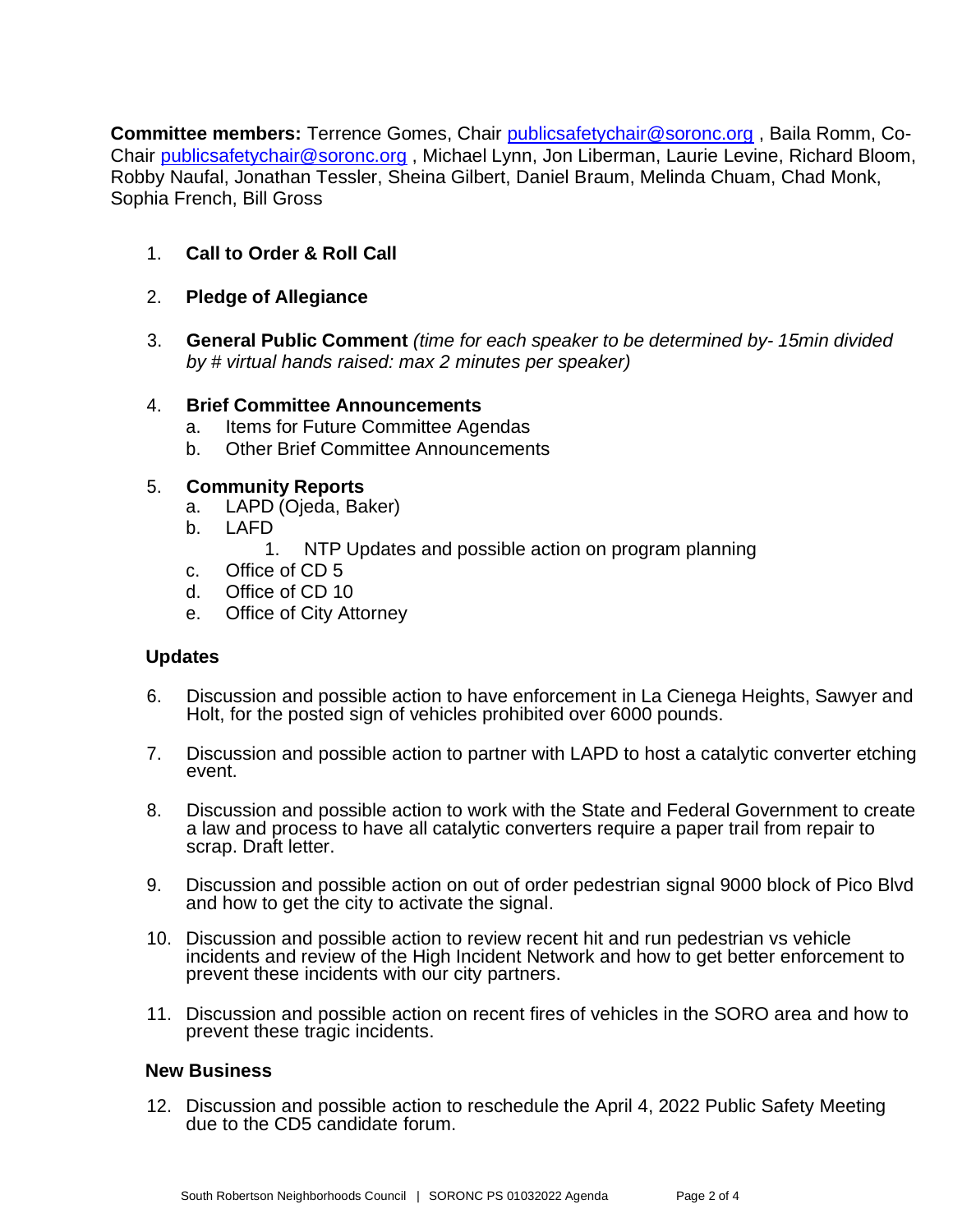- 13. Discussion and possible action to reschedule the Cat Etching and Bike Index event due to LAPD staffing.
- 14. Discussion and possible action to have the SORO NC.to purchase feather banners for outreach events. NTE \$1200.
- 15. Discussion and possible action on pedestrian vs vehicle blind spot at alley entrance 8500 Block of Airdrome just west of La Cienega Blvd.
- 16. Discussion and possible action for the City Council to recommend to the State of California through legislative action that all EVs have a standardize charge port location on the passenger side of the vehicle and an interlock to prevent the vehicle from moving when the charge port is in use.
- 17. Discussion and possible action for the City Council to recommend to the State of California through legislative action that all EV battery components be ethically sourced without human right violations and not become "Blood Batteries".
- 18. Adjournment